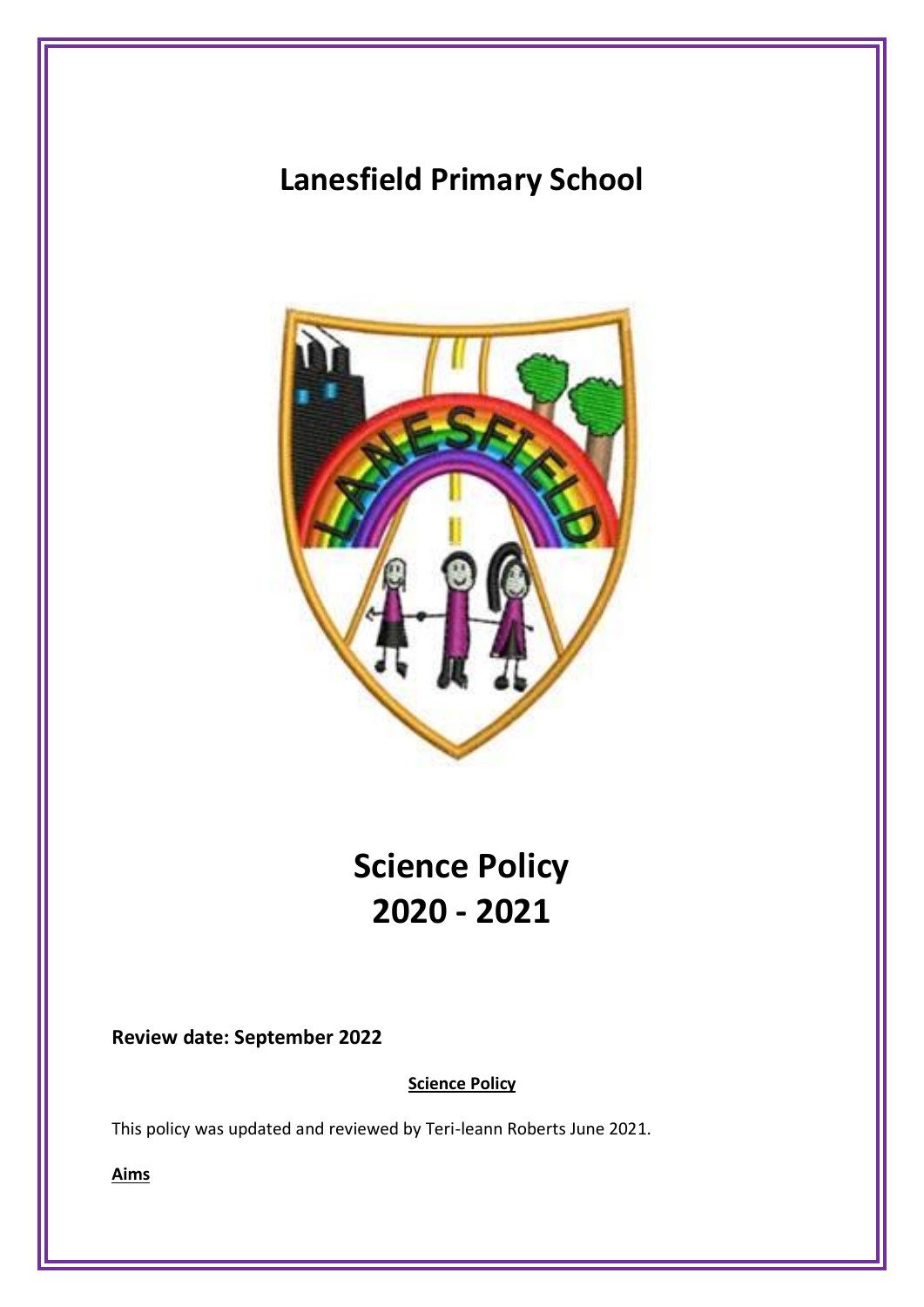The 2014 national curriculum for science aims to ensure that all pupils:

- Develop scientific knowledge and conceptual understanding through the specific disciplines of biology, chemistry and physics
- Develop understanding of the nature, processes and methods of science through different types of science enquiries that help them to answer scientific questions about the world around them
- Are equipped with the scientific skills required to understand the uses and implications of science, today and for the future.

## **Intent**

Science teaching at Lanesfield aims to give all children a strong understanding of the world around them whilst acquiring specific skills and knowledge to help them think scientifically, gain understanding of scientific processes and the use of and implications of Science, today and for the future.

At Lanesfield, we understand that it is important for lessons to have a skills-based focus; therefore, scientific enquiry skills are embedded in each topic and developed throughout their time at school. This means, they can apply their knowledge of science when using equipment, conducting experiments, building arguments and explaining concepts confidently and continue to ask questions and be curious about their surroundings. Another key aspect of our Science curriculum at Lanesfield is the implementation of the Cornerstone's approach to learning (Thinking Actively in Social Context) because we believe science encompasses the acquisition of knowledge, concepts and skills through communication. This model allows children to build upon their prior knowledge and increases their enthusiasm for the topics whilst embedding this procedural knowledge into the long-term memory. Ultimately, our Science curriculum fosters a healthy curiosity in children about our universe and promotes respect for the living and non-living.

#### **Implementation**

Science is taught throughout the school in weekly lessons and is delivered by class teachers. Lanesfield has incorporated Cornerstone TASCs which covers units of study linked to the National Curriculum, supports teachers with their lesson planning and encourages independent learning in social texts.

At Lanesfield, we understand that implementation teachers create a positive attitude to science learning within their classrooms and reinforce an expectation that all pupils are capable of achieving high scientific standards. Our whole school approach to the teaching and learning of science involves the following;

• Science will be taught, planned and arranged in topic blocks by the class teacher, to have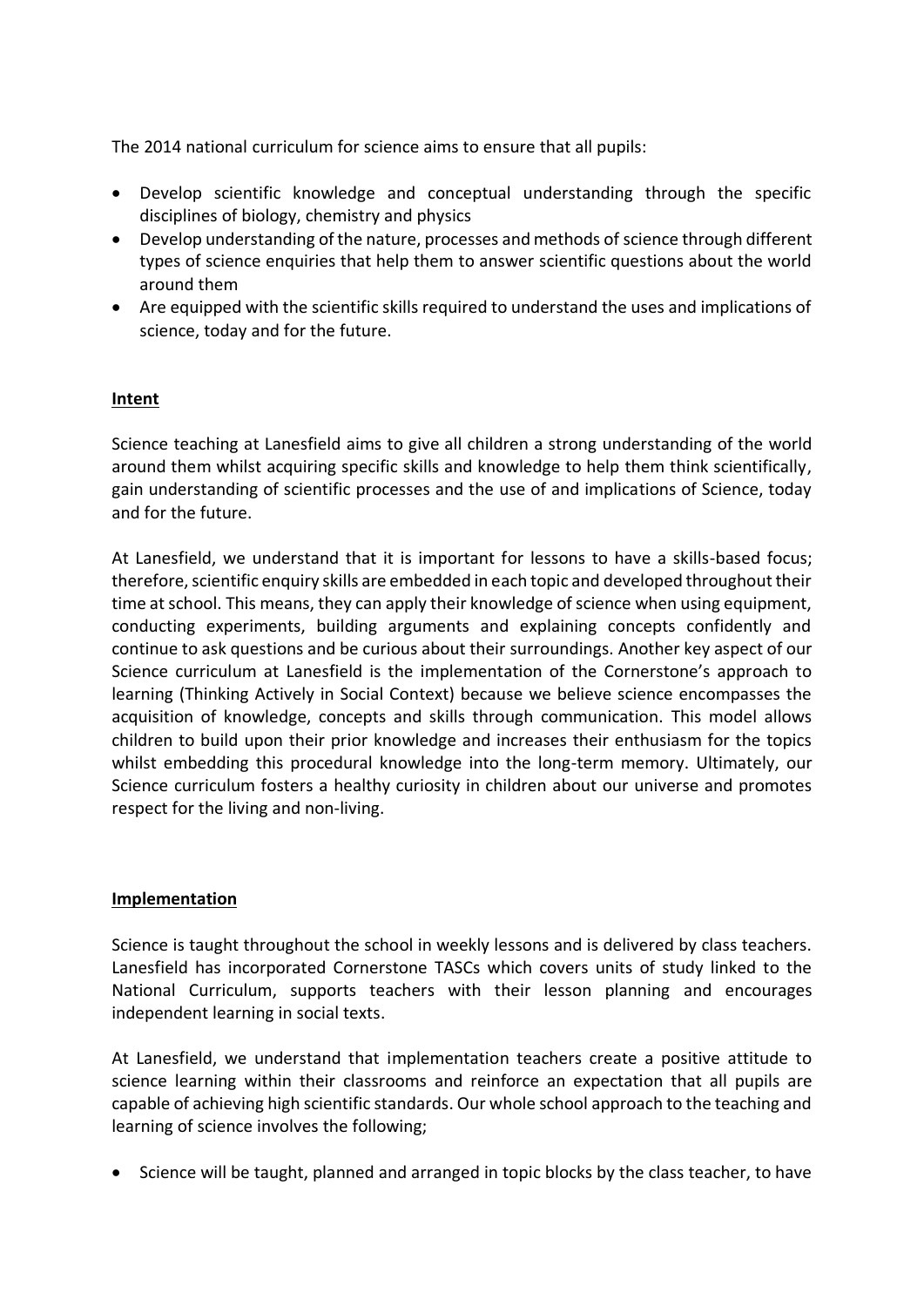an investigation-based approach. This is a strategy to enable the achievement of a greater depth of knowledge

- Through our planning, we involve problem solving opportunities that allow children to apply their knowledge, and find out answers for themselves. Children are encouraged to ask their own questions and be given opportunities to use their scientific skills and research to discover the answers. This curiosity is celebrated within the classroom
- Planning involves teachers creating engaging lessons, often involving high-quality resources to aid understanding of conceptual knowledge.
- Teachers use precise questioning in class to test conceptual knowledge and skills, and assess pupils regularly to identify those children with gaps in learning, so that all pupils achieve NC aims
- We build upon the knowledge and skill development of the previous years. As the children's knowledge and understanding increases, and they become more proficient in selecting, using scientific equipment, collating and interpreting results, they become increasingly confident in their growing ability to come to conclusions based on real evidence
- TASCs are incorporated into our science curriculum to support independent learning in social contexts. This means, children use their taught knowledge to: plan, conduct, complete and evaluate a scientific experiment within their group independently.
- Working Scientifically skills are embedded into lessons to ensure these skills are being developed throughout the children's school career and new vocabulary and challenging concepts are introduced through direct teaching. This is developed through the years, inkeeping with the investigations
- Teachers demonstrate how to use scientific equipment, and the various Working Scientifically skills in order to embed scientific understanding
- Children are offered a wide range of extra-curricular activities, visits, trips and visitors to complement and broaden the curriculum. These are purposeful and link with the knowledge being taught in class.

#### **Impact**

The successful approach at Lanesfield results in a fun, engaging, high-quality science education, that provides children with the foundations and knowledge for understanding the world. Our early years engagement with the local environment ensures that children learn through varied and first-hand experiences of the world around them. Additionally, frequent, continuous and progressive learning outside the classroom is embedded throughout the science curriculum. Through various workshops, trips and interactions with experts and local charities, children have the understanding that science has changed our lives and that it is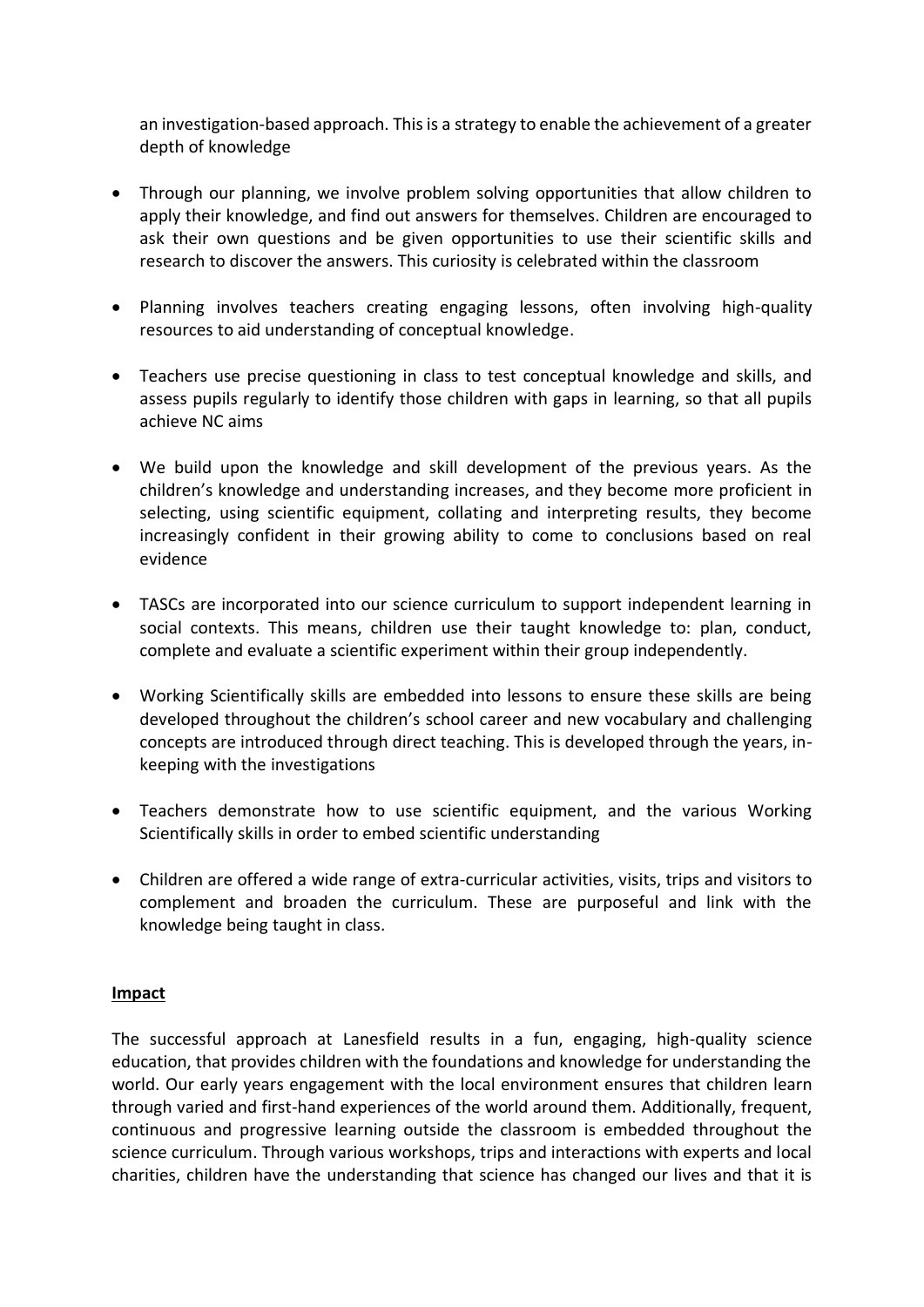vital to the world's future prosperity. Children at Lanesfield thoroughly enjoy science and this results in motivated learners with sound scientific understanding.

## **Teaching and learning**

## **EYFS**

In Early Years, children engage in scientific activities through their study and acquirement of Understanding the World (UW). Reception pupils follow the Early Years Curriculum for UW and are assessed initially against Cornerstone's criteria, moving to the Early Years Profile towards the end of their Reception year.

#### **Key Stage 1**

The principal focus of science teaching in Key Stage 1 is to enable pupils to experience and observe phenomena looking more closely at the natural and humanly-constructed world around them. During years 1 and 2, pupils should be taught to use the following practical scientific methods, processes and skills through the teaching of the programme of study content:

- Asking simple questions and recognising that they can be answered in different ways
- Observing closely, using simple equipment
- Performing simple tests
- Identifying and classifying
- Using their observations and ideas to suggest answers to questions
- Gathering and recording data to help in answering questions.

#### These will be taught through the following topics:

- Plants
- Animals including humans
- Seasonal changes
- Living things and their habitats
- Uses of everyday materials.

#### **Lower Key Stage 2**

The principal focus of science teaching in years 3 and 4 is to enable pupils to broaden their scientific view of the world around them. They should do this through:

- Setting up simple practical enquiries, comparative and fair tests
- Making systematic and careful observations and, where appropriate, taking accurate measurements using standard units, using a range of equipment, including thermometers and data loggers
- Gathering, recording, classifying and presenting data in a variety of ways to help in answering questions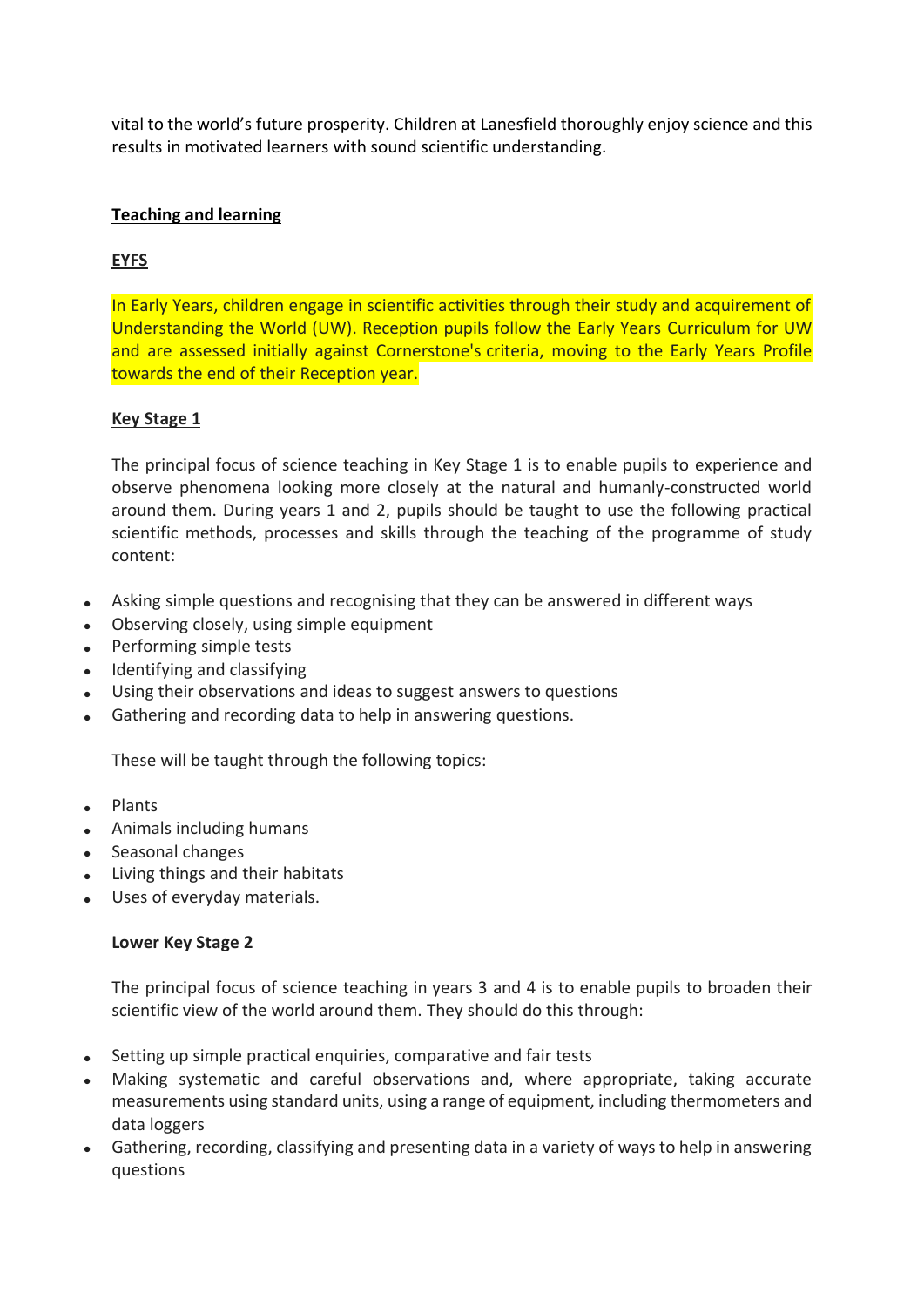- Recording findings using simple scientific language, drawings, labelled diagrams, keys, bar charts, and tables
- Reporting on findings from enquiries, including oral and written explanations, displays or presentations of results and conclusions
- Using results to draw simple conclusions, make predictions for new values, suggest improvements and raise further questions
- Identifying differences, similarities or changes related to simple scientific ideas and processes
- Using straightforward scientific evidence to answer questions or to support their findings.

## These will be taught through the following topics:

- Plants
- Animals including humans
- Everyday materials
- Rocks
- Light
- Forces and magnets
- Living things and their habitats
- **Electricity**
- Sound
- States of matter.

## **Upper Key Stage 2**

The principal focus of science teaching in upper Key Stage 2 is to enable pupils to develop a deeper understanding of a wide range of scientific ideas. They should do this through:

- Planning different types of scientific enquiries to answer questions, including recognising and controlling variables where necessary
- Taking measurements, using a range of scientific equipment, with increasing accuracy and precision, taking repeat readings when appropriate
- Recording data and results of increasing complexity using scientific diagrams and labels, classification keys, tables, scatter graphs, bar and line graphs
- Using test results to make predictions to set up further comparative and fair tests
- Reporting and presenting findings from enquiries, including conclusions, causal relationships and explanations of and degree of trust in results, in oral and written forms such as displays and other presentations
- Identifying scientific evidence that has been used to support or refute ideas or arguments.

## These will be taught through the following topics:

- Living things and their habitats
- Animals including humans
- Earth and Space
- Properties and changes of materials
- Forces
- Evolution and Inheritance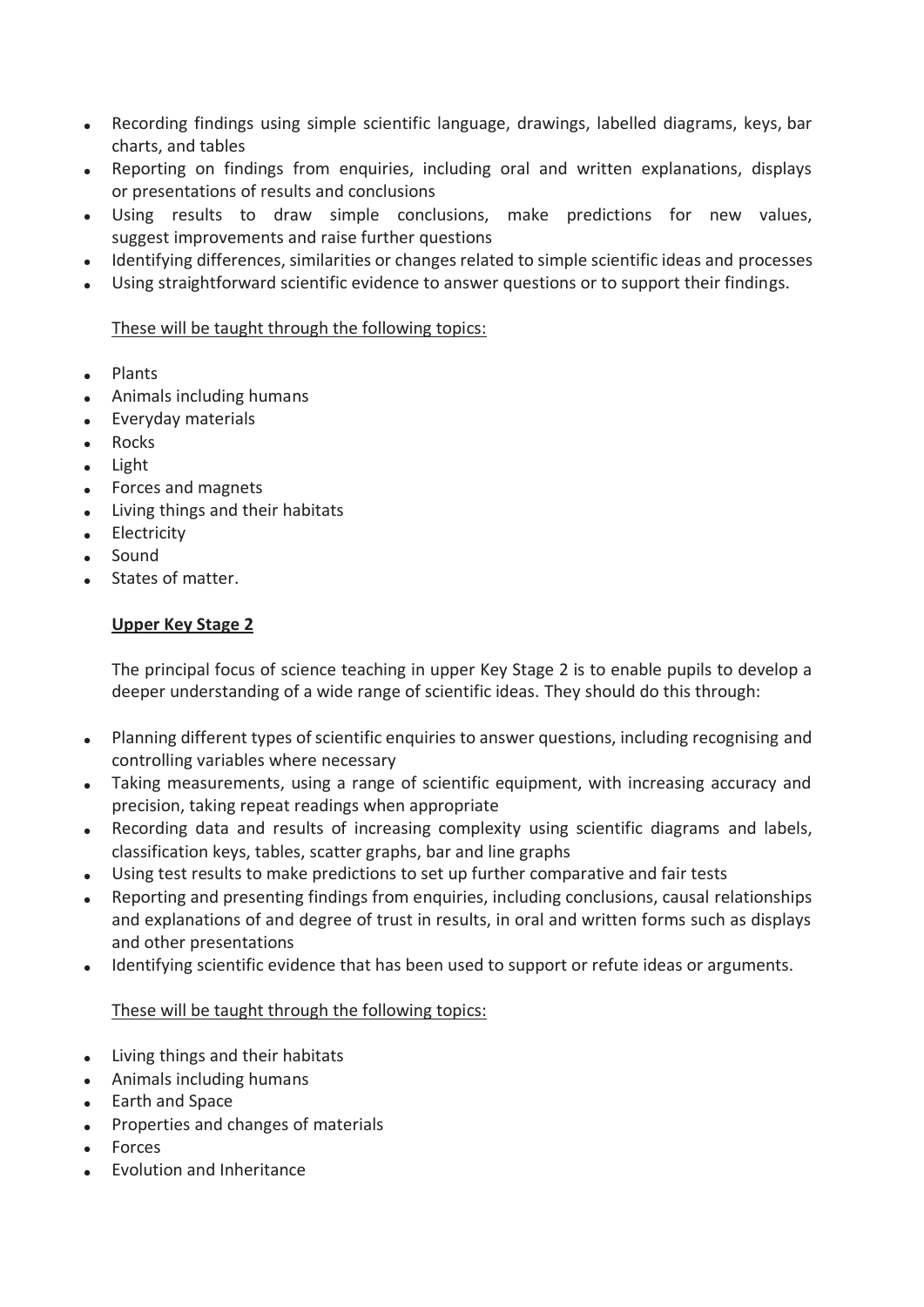- Light
- Electricity.

## **Scientific knowledge and conceptual understanding**

The programmes of study describe a sequence of knowledge and concepts. While it is important that pupils make progress, it is also vitally important that they develop secure understanding of each key block of knowledge and concepts in order to progress to the next stage. Children's starting points are identified at the beginning of each science topic through KWHL grids, key vocabulary grids for children to convey and record what they know already. At the end of the block, children's knowledge is checked in line with the key knowledge identified prior to the teaching block. Pupils should be able to describe associated processes and key characteristics in common language, but they should also be familiar with, and use, technical terminology accurately and precisely. They should build up an extended specialist vocabulary and teachers ensure that this is developed within each lesson and throughout each science topic. Children also complete a TASC wheel at the beginning of all their "prove it" investigations. They begin by applying their taught knowledge to plan a scientific investigation with their group. After carrying out the investigation, they record and use their TASC wheel to evaluate their results. Our Lanesfield science curriculum ensures that children are provided with regular opportunities to apply their mathematical knowledge to their understanding of science, including collecting, presenting and analysing data.

#### **TASC wheel**

At Lanesfield, we encourage children to complete 'Prove it' investigations throughout their topics to apply and demonstrate their taught skills scientifically. To do this, children work collaboratively in small groups to plan, carry out, record, evaluate and repeat (where necessary) investigations with little adult input. Their TASC wheel supports their learning during these lessons.

#### **KS1 TASC wheel example**

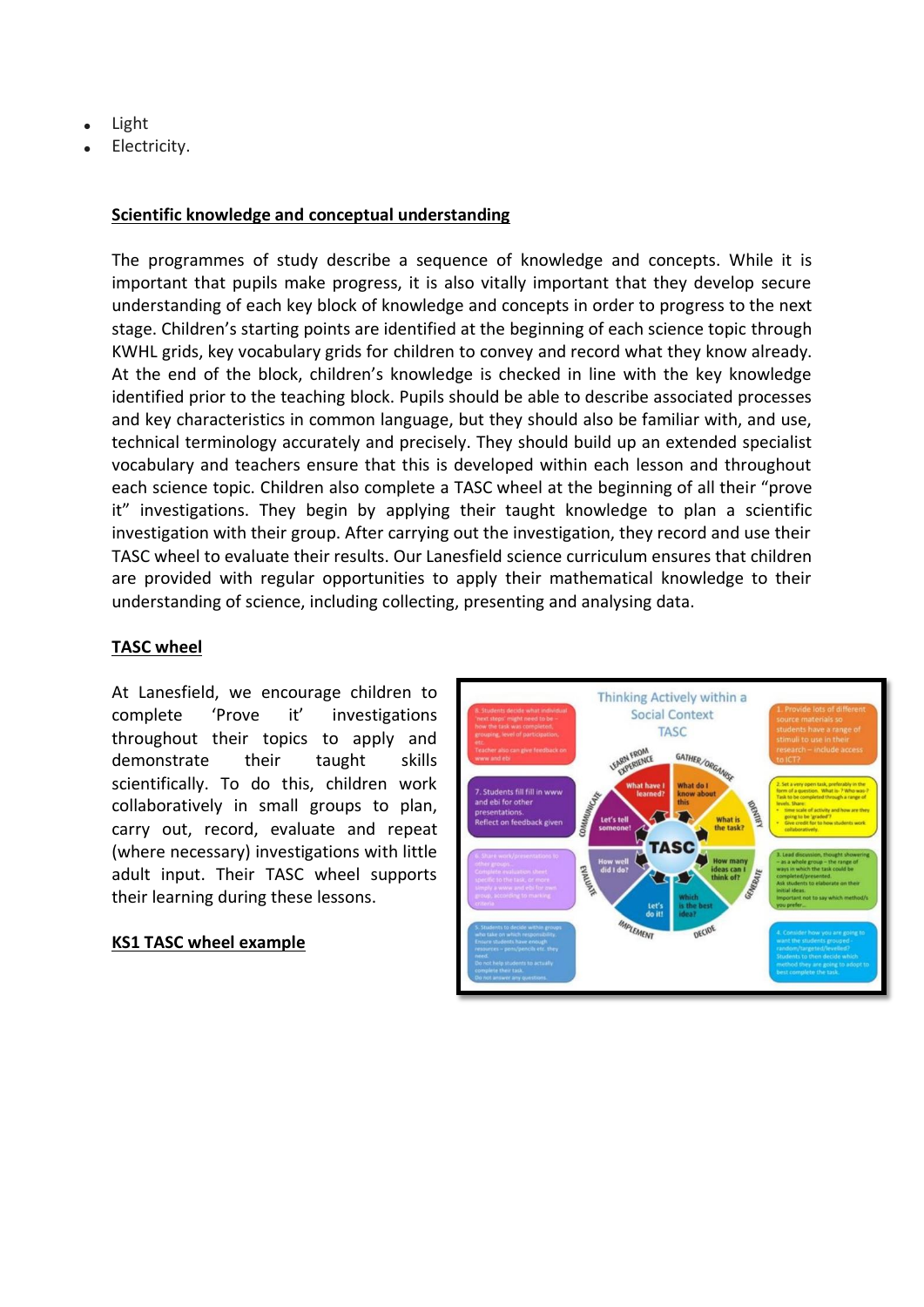

## **KS2 TASC wheel example**



## **The nature, processes and methods of science**

'Working scientifically' specifies the understanding of the nature, processes and methods of science for each year group and this is embedded within lessons and focuses on the key features of scientific enquiry, so that pupils learn to use a variety of approaches to answer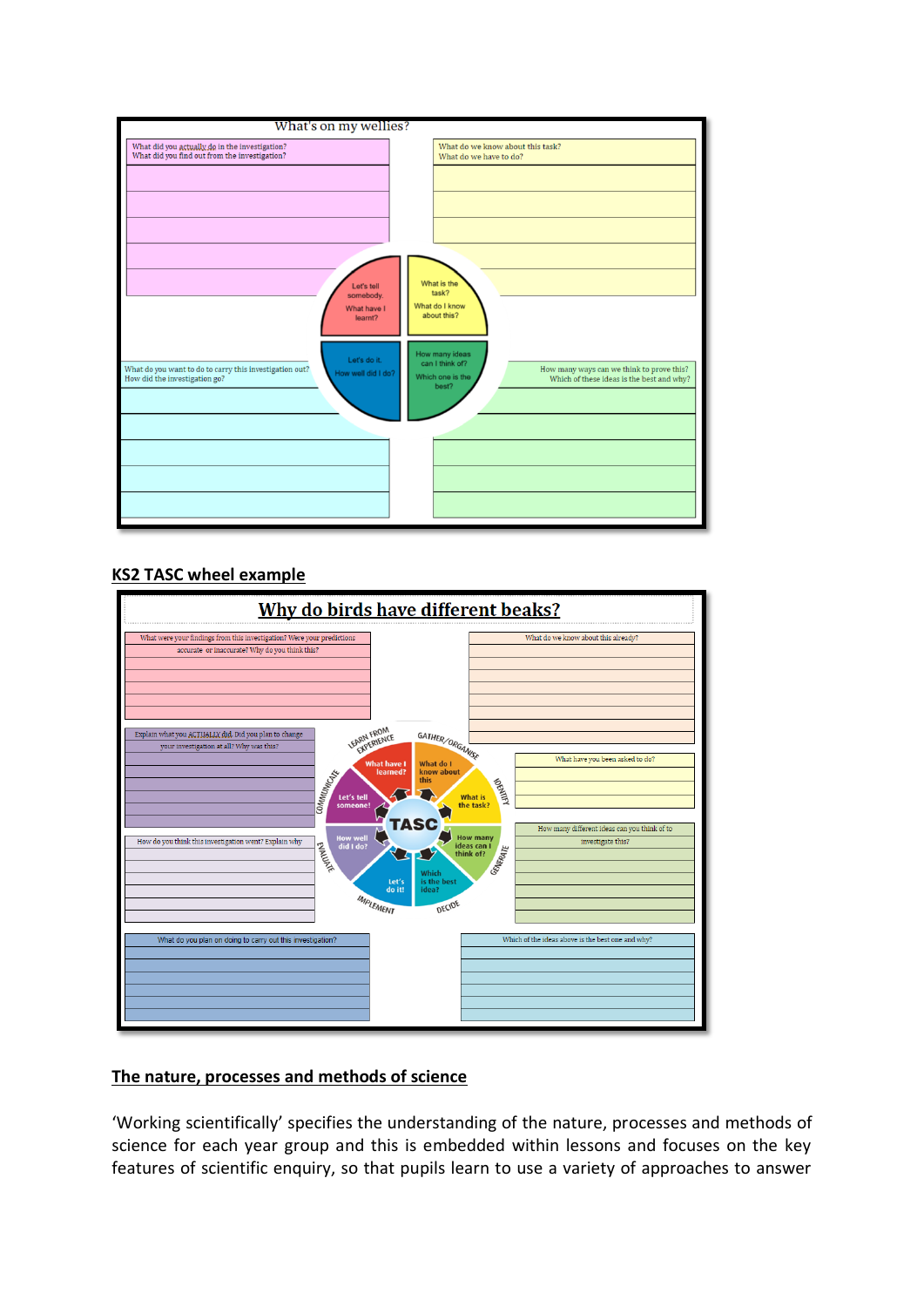relevant scientific questions. These types of scientific enquiry include: observing over time; pattern seeking; identifying, classifying and grouping; comparative and fair testing; and researching using secondary sources. Pupils are given opportunity to seek answers to questions through collecting, analysing and presenting data.

#### **Spoken language**

The national curriculum for science reflects the importance of spoken language in pupils' development across the whole curriculum – cognitively, socially and linguistically. At Lanesfield, science lessons provide a quality and variety of subject specific language to enable the development of children's confident and accurate use of scientific vocabulary and their ability to articulate scientific concepts clearly and precisely. They are encouraged and assisted in making their thinking clear, both to themselves and others, and teachers ensure that pupils build secure foundations by using discussion to probing and remedying their misconceptions.

### **Assessment**

Children's progress is continually monitored throughout their time at Lanesfield Primary School and is used to inform future teaching and learning. By the end of each key stage, pupils are expected to know, apply and understand the matters, skills and processes specified in the relevant programme of study as set out in the National Curriculum. These are set out as statutory requirements. We also draw on the non-statutory requirements to extend our children and provide an appropriate level of challenge. Children receive effective feedback through teacher assessment, both orally and through written feedback in line with the success criteria. Children are guided towards achievement of the main objective through the use of process based 'success criteria', provided by and explained by the teacher. Children will have these to refer to in the lesson, where they will be evident in their books and used to identify areas of difficulty by children and teachers when reviewing and assessing work. Assessment for learning is continuous throughout the planning, teaching and learning cycle. However, children are more formally assessed half termly in KS1 and KS2 using a variety of methods:

- Observing children at work, individually, in pairs, in a group, and in classes
- Questioning, talking and listening to children
- Considering work/materials/investigations produced by children together with discussion about this with them.

#### **Planning and Resources**

Planning is a process in which all teachers are involved. Planning should be done with parallel teachers using the MTP to support them and ensure NC coverage and progression. Additionally, teachers embed the Cornerstone Science scheme of work within their planning to assist our children's 'Prove it' investigations.

Further evidence of 'good science' taking place in classrooms includes: